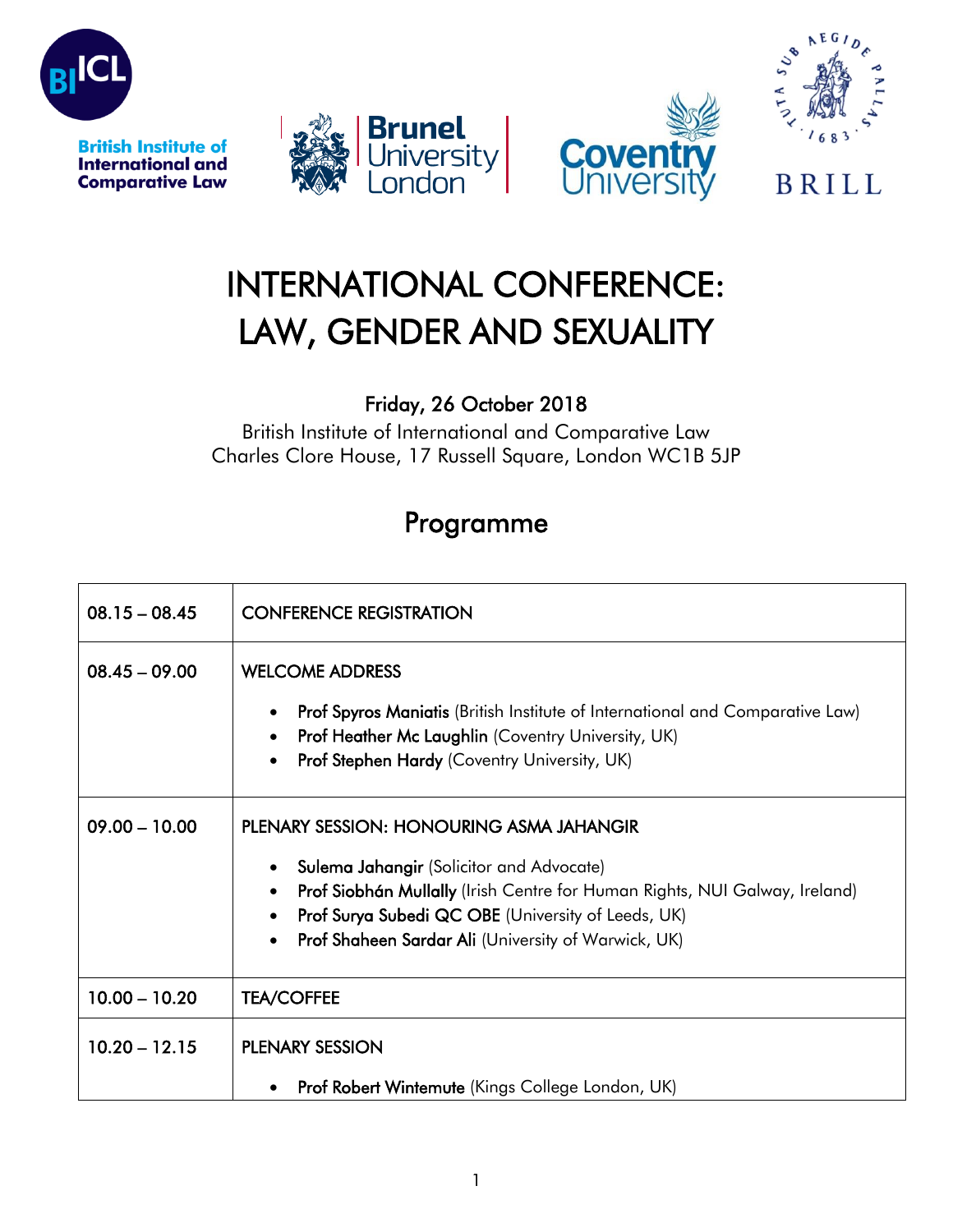|                 | Prof Siobhán Mullally (Irish Centre for Human Rights, NUI Galway, Ireland)<br>$\bullet$                                                                          |
|-----------------|------------------------------------------------------------------------------------------------------------------------------------------------------------------|
|                 | Prof Surya Subedi, QC, OBE (University of Leeds, UK)                                                                                                             |
|                 | Prof Shaheen Sardar Ali (University of Warwick, UK)                                                                                                              |
|                 |                                                                                                                                                                  |
|                 | PARALLEL SESSIONS: PANELS 1 AND 2 (12.15-13.30)                                                                                                                  |
|                 |                                                                                                                                                                  |
| $12.15 - 13.30$ | PANEL 1: THE RETURN OF THE SEX WARS: REGULATING PLEASURE AND DANGER IN<br><b>EROTIC LIFE</b>                                                                     |
|                 |                                                                                                                                                                  |
|                 | <b>Chair: Professor Robert Wintermute</b>                                                                                                                        |
|                 | Prof Brenda Cossman (University of Toronto, Canada): Sex Wars 2.0.<br>٠                                                                                          |
|                 | Dr Daniel Del Gobbo (University of Toronto, Canada): The Return of the Sex<br>٠                                                                                  |
|                 | Wars: Toward a Feminist Politics of Campus Peer Sexual Violence.                                                                                                 |
|                 | Dr Jean Ketterling (Carleton University, Canada): Press Start to Submit: Violence,<br>$\bullet$                                                                  |
|                 | Pleasure, and Masochism in Video Games.                                                                                                                          |
|                 | Dr Ummni Khan (Carleton University, Canada): The Erotics of Resistance and<br>$\bullet$<br>Reluctance.                                                           |
|                 |                                                                                                                                                                  |
| $12.15 - 13.30$ | PANEL 2: SAME SEX MARRIAGE & CITIZENSHIP                                                                                                                         |
|                 | <b>Chair: Dr Steve Foster</b>                                                                                                                                    |
|                 | Prof Scott Titshaw (Mercer University Law School, United States): Federalism and<br>٠<br>Inherited Citizenship.                                                  |
|                 | Dr Ewa Kamrad (Institute of European Studies, Jagiellonian University, Poland):<br>$\bullet$<br>Necessity of Recognition of Same Sex Marriages Concluded Abroad. |
|                 | Karolina Mendecka (University of Łódź, Poland): A Family Affair: A Comparative                                                                                   |
|                 | Analysis of the European Court of Human Rights and Inter-American Human                                                                                          |
|                 | Rights Case law on Same Sex Marriage.                                                                                                                            |
| $13.30 - 14.15$ | <b>LUNCH BREAK</b>                                                                                                                                               |
|                 |                                                                                                                                                                  |
|                 | LUNCH TIME PRESENTATION: EMILY HUNT                                                                                                                              |
|                 | Women's Rights Activist and Campaigner for Crowdfunded Private Prosecution                                                                                       |
|                 | PARALLEL SESSIONS: PANELS 3, 4 AND 5 (14.15 - 15.45)                                                                                                             |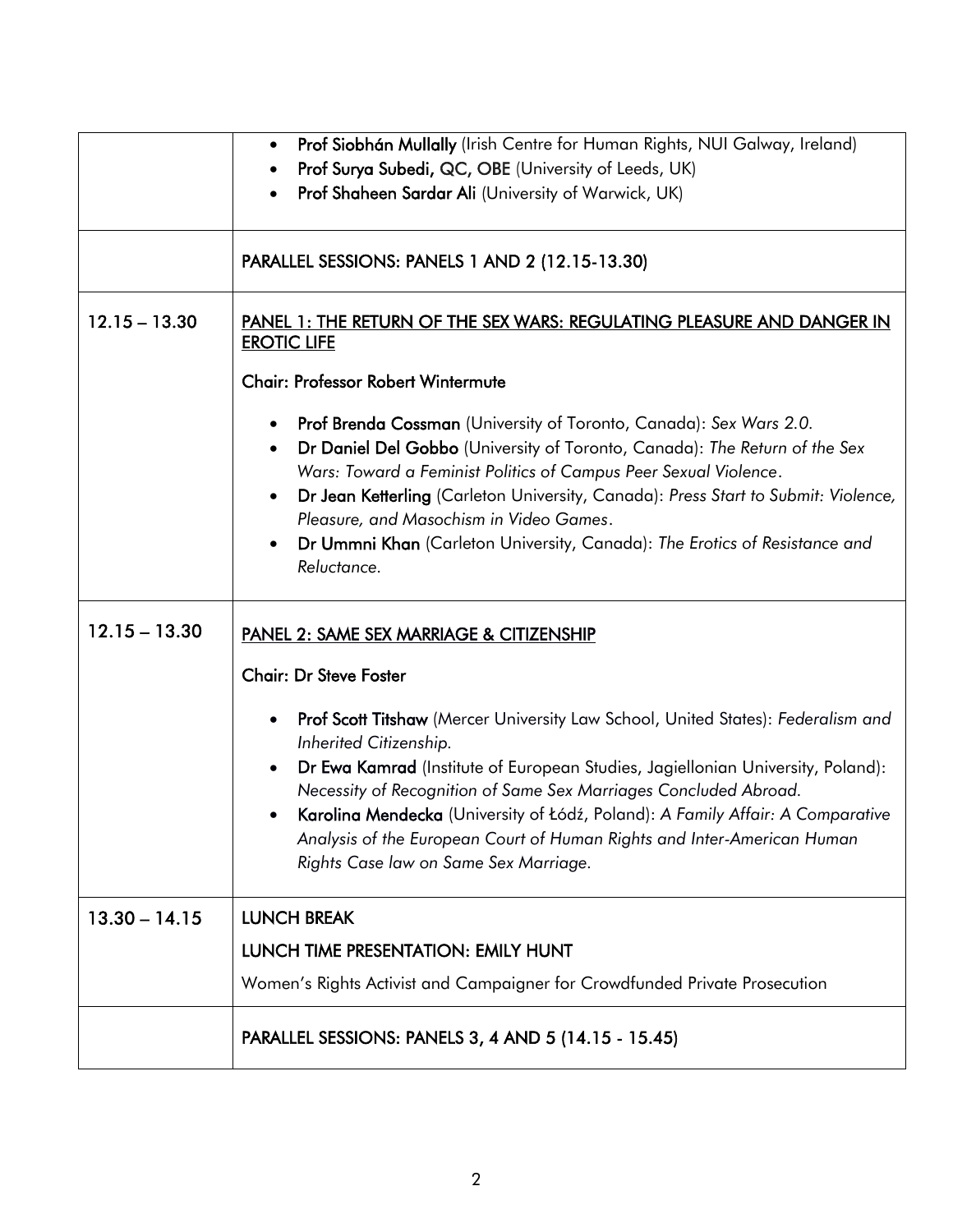| $14.15 - 15.45$ | <b>PANEL 3: GENDER, SEXUALITY, AND PARENTHOOD</b>                                                                                                                                                                                                                                                                                                                                                                                                                                                                                   |
|-----------------|-------------------------------------------------------------------------------------------------------------------------------------------------------------------------------------------------------------------------------------------------------------------------------------------------------------------------------------------------------------------------------------------------------------------------------------------------------------------------------------------------------------------------------------|
|                 | <b>Chair: Kristin Hausler</b>                                                                                                                                                                                                                                                                                                                                                                                                                                                                                                       |
|                 | Prof Keisuke Mark Abe (Seikei University, Japan): Towards Legal Recognition of<br>$\bullet$<br>Family Diversity: Uniqueness and Non-Uniqueness of Japanese Judicial Activism.<br>Prof Yoshiaki Sato (Seikei University, Japan): Progressing at a Snail's Pace: Legal<br>$\bullet$<br>Recognition of Same-Sex Relationships in Japan.<br>Prof Carlos Zelada and Carolina Neyra (Universidad del Pacífico, Peru):<br>Trans*legalities: A Case Study of the Records on Trans* identities within the<br>Peruvian Judiciary (2003-2016). |
| $14.15 - 15.45$ | PANEL 4: LAW AND CULTURE                                                                                                                                                                                                                                                                                                                                                                                                                                                                                                            |
|                 | Chair: Professor Siobhán Mullally                                                                                                                                                                                                                                                                                                                                                                                                                                                                                                   |
|                 | Dr Karenjot Randhawa (University of California, Berkeley, USA): Gender,<br>$\bullet$<br>Resistance and Security: Delhi, India.<br>Chandni Chawla (National Law University, Delhi, India) and Thulasi K Raj<br>$\bullet$<br>(Lawyer Supreme Court of India): Women, Consent and the Indian Law.<br>Dr Eric Hou (University of South Wales, UK): Universalism or Cultural Relativism?<br>$\bullet$<br>Case Study of Same Sex Marriage in Taiwan.                                                                                      |
| $14.15 - 15.45$ | <b>PANEL 5: LAW AND CULTURE</b>                                                                                                                                                                                                                                                                                                                                                                                                                                                                                                     |
|                 | Chair: Prof Surya Subedi                                                                                                                                                                                                                                                                                                                                                                                                                                                                                                            |
|                 | David Eichert (Cornell Law School, USA): Denial and Disbelief of Sexual<br>Orientation at the European Court of Human Rights.<br>Gustavo Bussman Ferreira (Birkbeck University of London, UK): Identitties Out of<br>Joint: Law as Expansion.<br>Giovanna Gilleri (European University Institute, Florence, Italy): Unspeakable<br>Gender? Medical Sexing Interventions Upon Intersex and the Missing Ground of<br>Violation.                                                                                                       |
| $15.45 - 16.15$ | <b>TEA/COFFEE</b>                                                                                                                                                                                                                                                                                                                                                                                                                                                                                                                   |
|                 | PARALLEL SESSIONS: PANELS 6 AND 7 (16.15 - 17.45)                                                                                                                                                                                                                                                                                                                                                                                                                                                                                   |